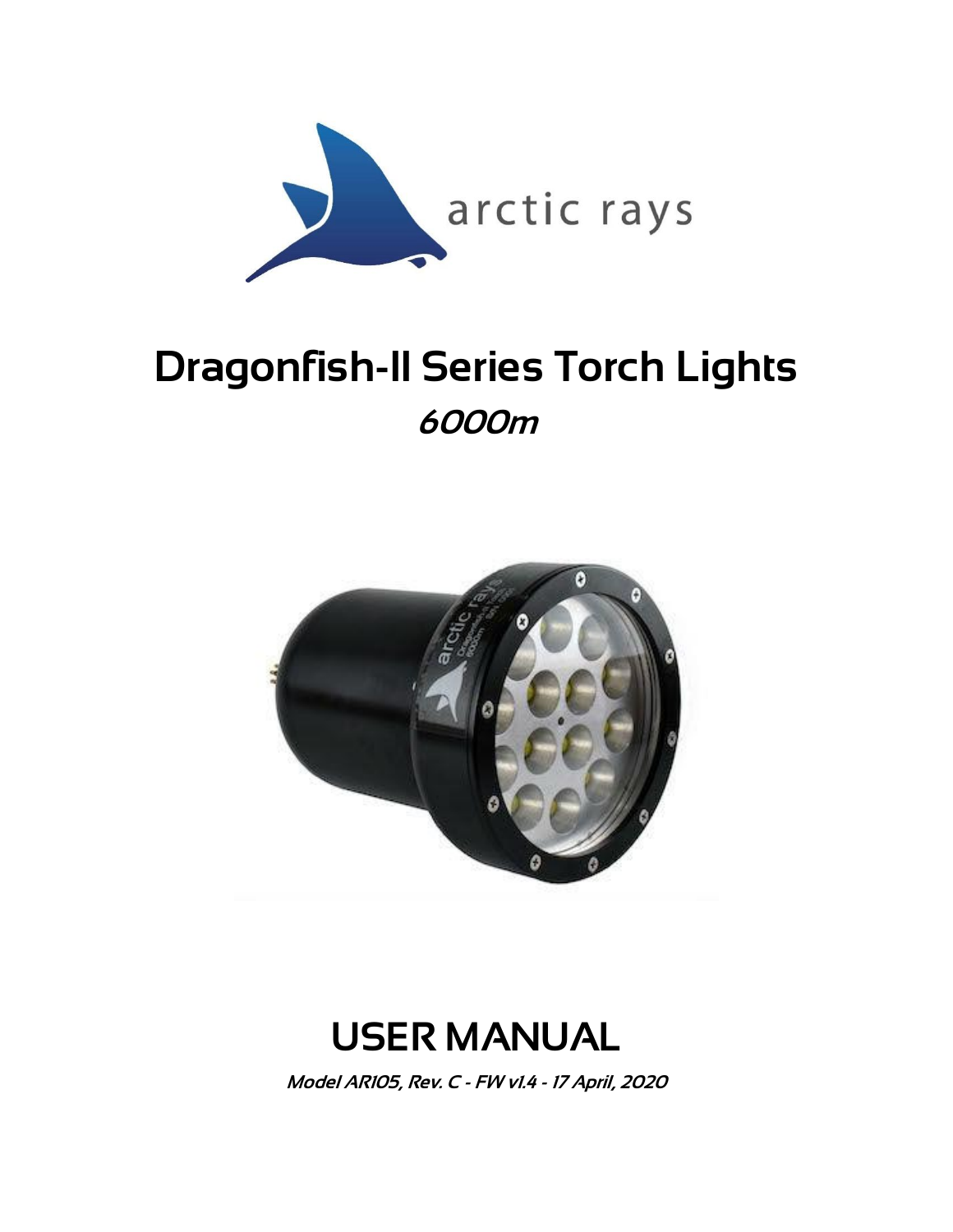# **I. INTRODUCTION:**

The Arctic Rays Dragonfish-II Light (DF2) is an ultra-high-output, dimmable continuous-mode, 2 channel LED light, rated for subsea use down to 6000m. It is housed in hard-anodized 6061-T6 aluminum, and available with addressable RS232 or RS485 serial communications, or analog 0- 10Vdc dimming control (optional). The two LED banks may be optionally populated with different color LEDs and controlled independently, allowing 2-color monochrome or white color blending.

| PARAMETER                    | <b>SPECIFICATION</b>                                    |                         |
|------------------------------|---------------------------------------------------------|-------------------------|
| Model Number                 | AR105                                                   |                         |
| Depth Rating                 | 6,000m (20,000ft)                                       |                         |
| Input Voltage                | 200-420Vdc or 90-260Vac                                 |                         |
| Max Input Power              | 300W                                                    |                         |
| Dimming Control              | Multi-drop RS232 or Analog 0-10Vdc                      |                         |
| Max Intensity                | 30,000 lm (total combined from 2x independent channels) |                         |
| Color                        | 2700K-6500K white, various static colors available      |                         |
| Color Rendering Index (CRI)  | 70 min (optional 80 min)                                |                         |
| Beam Pattern (FWHM)          | 70° Flood (standard), 100° wide (optional)              |                         |
| <b>Window Material</b>       | Cast Acrylic                                            |                         |
| Housing & Reflector          | Aluminum, 6061-T6, AHC Black                            |                         |
| Material                     |                                                         |                         |
| Weight (in air)              | DC Version: 1.6kg (3.6 lbs) AC Version: 2.3kg (5.1lbs)  |                         |
| Weight (in seawater)         | DC Version: 0.7kg (1.5 lbs) AC Version: 1.0kg (2.2lbs)  |                         |
| <b>Operating Temperature</b> | $-10^{\circ}$ C - 40°C                                  |                         |
| <b>Standard Connector</b>    | 1: Neutral (AC) or GND (DC)                             | 5: RS232 RX / RS485(A)- |
| Pinout*                      | 2: Line (AC) or +Vdc (DC)                               | 6: RS232 TX / RS485(B)+ |
| (Subconn MCBH8M)             | 3: Chassis                                              | 7: Analog GND           |
|                              | 4: N/C                                                  | 8: Analog Dim IN        |

*\*WARNING: DF2 may be ordered with non-standard pinouts. Be sure to verify your unit's pinout before connecting power!*

# **Dragonfish-II Dimensions (DC Version):**

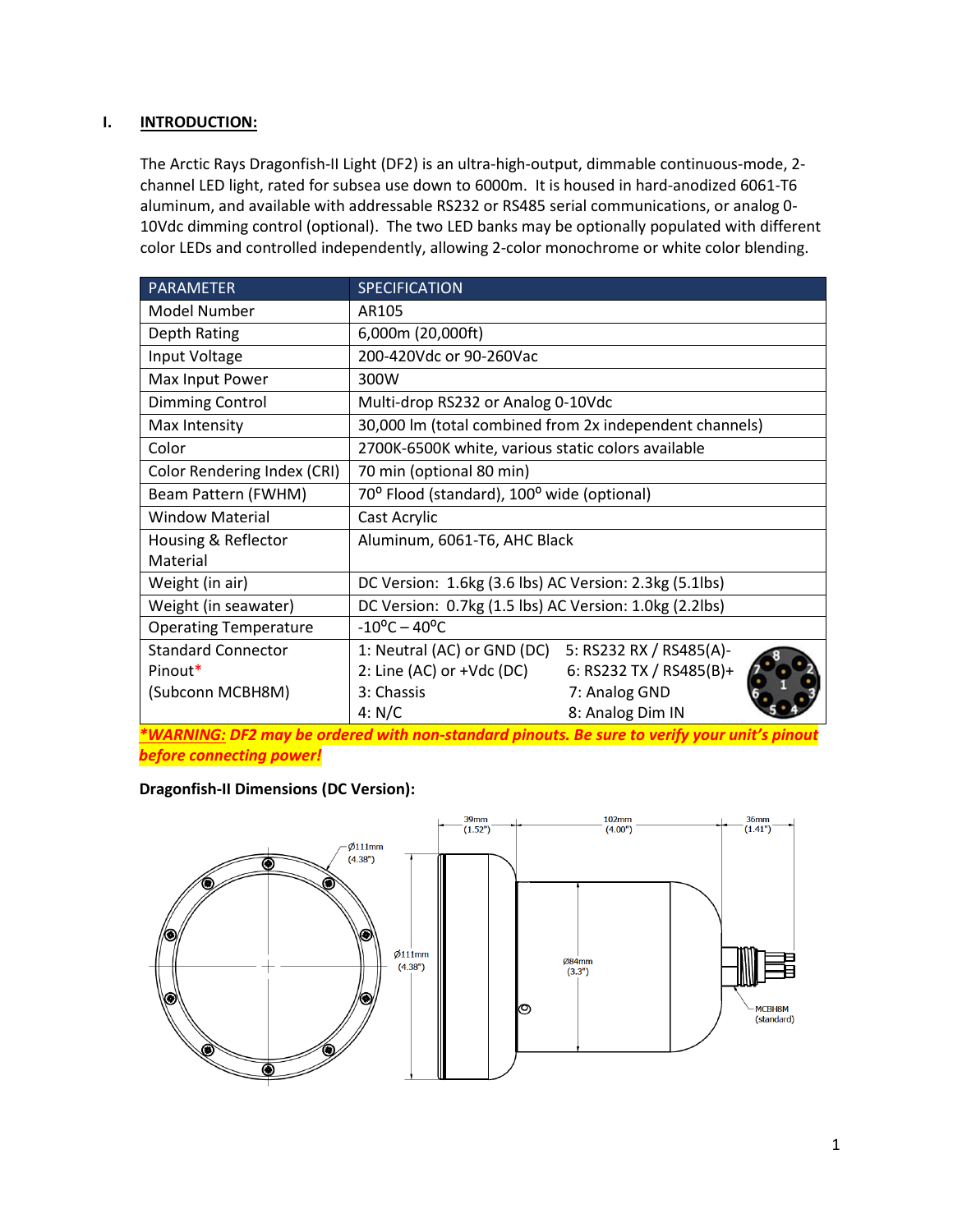# **Dragonfish-II Dimensions (AC Version):**



# **II. SETUP**

- **Mechanical:** The Dragonfish-II light should be clamped on its diameter. Do not suspend the DF2 from its connector.
- **Power:** The Dragonfish-II light is offered in two versions: high-voltage DC or high-voltage AC. The version should be shown on the product label. As shown in the figure above, the AC versions are longer than the DC. The DF2 does not require a regulated supply, as it has its own internal voltage regulators, but current draw and performance may vary when using supplies near the edges of its input range.
- **Thermal Considerations:** The Dragonfish-II light is meant for in-water operation, and should only be operated in air for short durations, for example during pre-dive testing (<1 min). The light may be powered in air indefinitely, but the LED array should be OFF.

Heatsinking for the LED array is provided by the endcap bezel. Heatsinking for the driver electronics is provided by the cylindrical housing shell. Care should be taken to ensure that these areas have adequate exposure to water. If the entire housing is to be clamped, it is recommended that the clamp be made of thermally conductive material such as aluminum.

The DF2 has an internal thermal self-protection feature which will disable the output if the LED array or driver electronics overheats. In this case, the RED diagnostic LED in the center of the front face will illuminate and a thermal error flag will show in the communications string (discussed later). The image below shows an overheat condition.

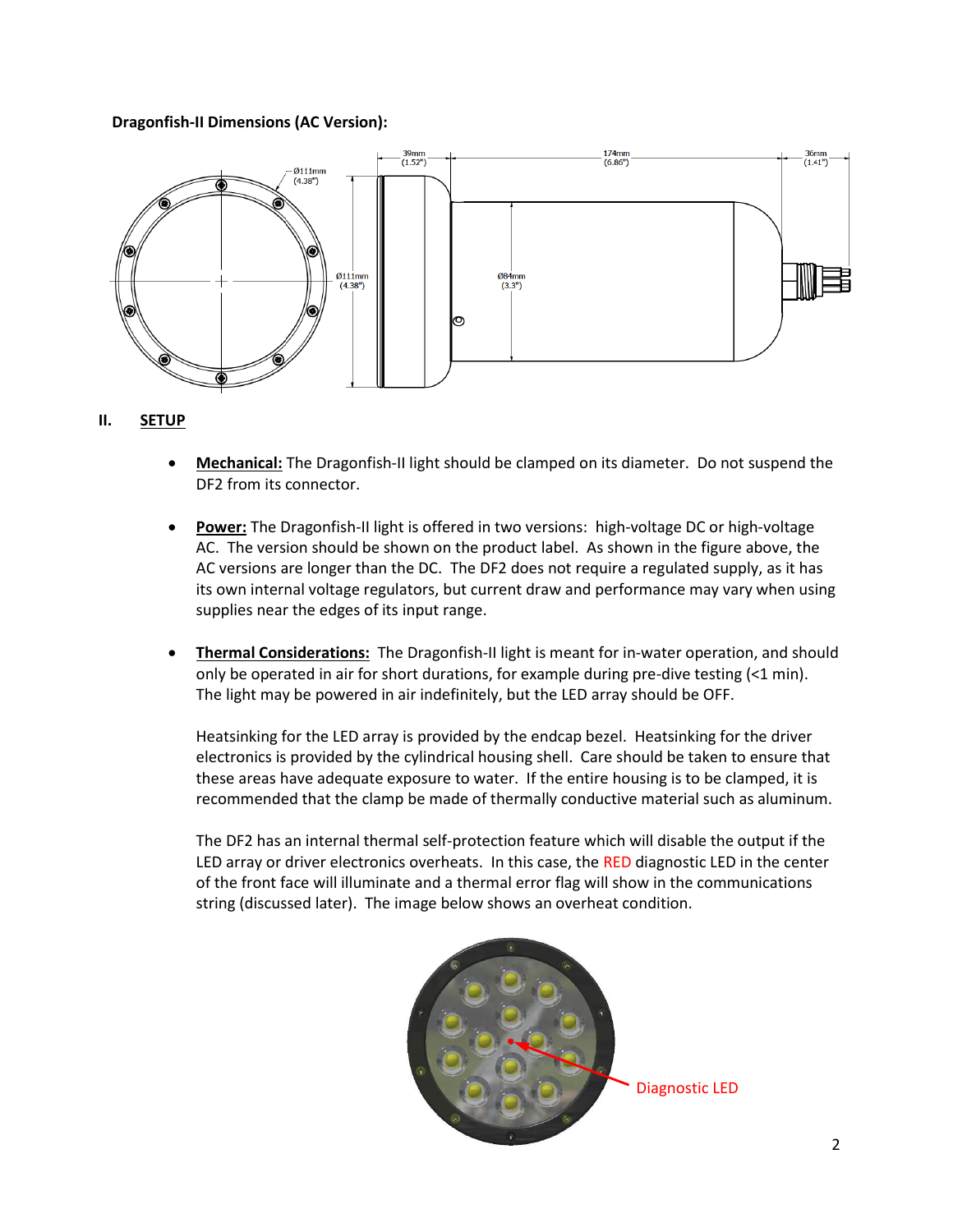- **Communications:** Dragonfish-II communicates via serial port using either a RS232 or twowire RS485 protocol (configured at the factory when ordered), running at **19200bps, 8-N-1- N**. For both serial types, a single host serial port may be used with up to 255 lights sharing the same two wires. Each unit is assigned a unique soft-address (0-254), and behaves as a slave device on the network. That is to say, it is always listening, but will only obey and respond to commands or queries from the master (host PC or control box), when the command matches its address. It is important that devices on the same serial port do not share the same address, or collisions will result. Address 255 is reserved as a "broadcast" address (all receive). Address 0 is the default address.
- **Network Termination:** In multi-drop serial networks, termination resistor(s) are often required to ensure reliable communications over extended distances. Dragonfish-II has its own internal termination resistors that can be enabled or disabled through a serial command (discussed later).

It is possible to operate without proper termination, especially at the relatively low baudrate of 19200bps, but if communications problems are experienced, you may need to enable or disable termination resistors in one of the lights in the network, or on the host computer.

# III. **SOFTWARE CONTROL**

The Dragonfish-II light comes with a Windows-based application which provides a basic graphical user interface (GUI) for setting-up and controlling Arctic Rays Dragonfish Series units. While multiple devices can be present on the same port, the GUI only controls one at a time. To install, ensure that your computer is running Windows 7 or newer, and run the "setup.exe" program. The application screen is shown below.

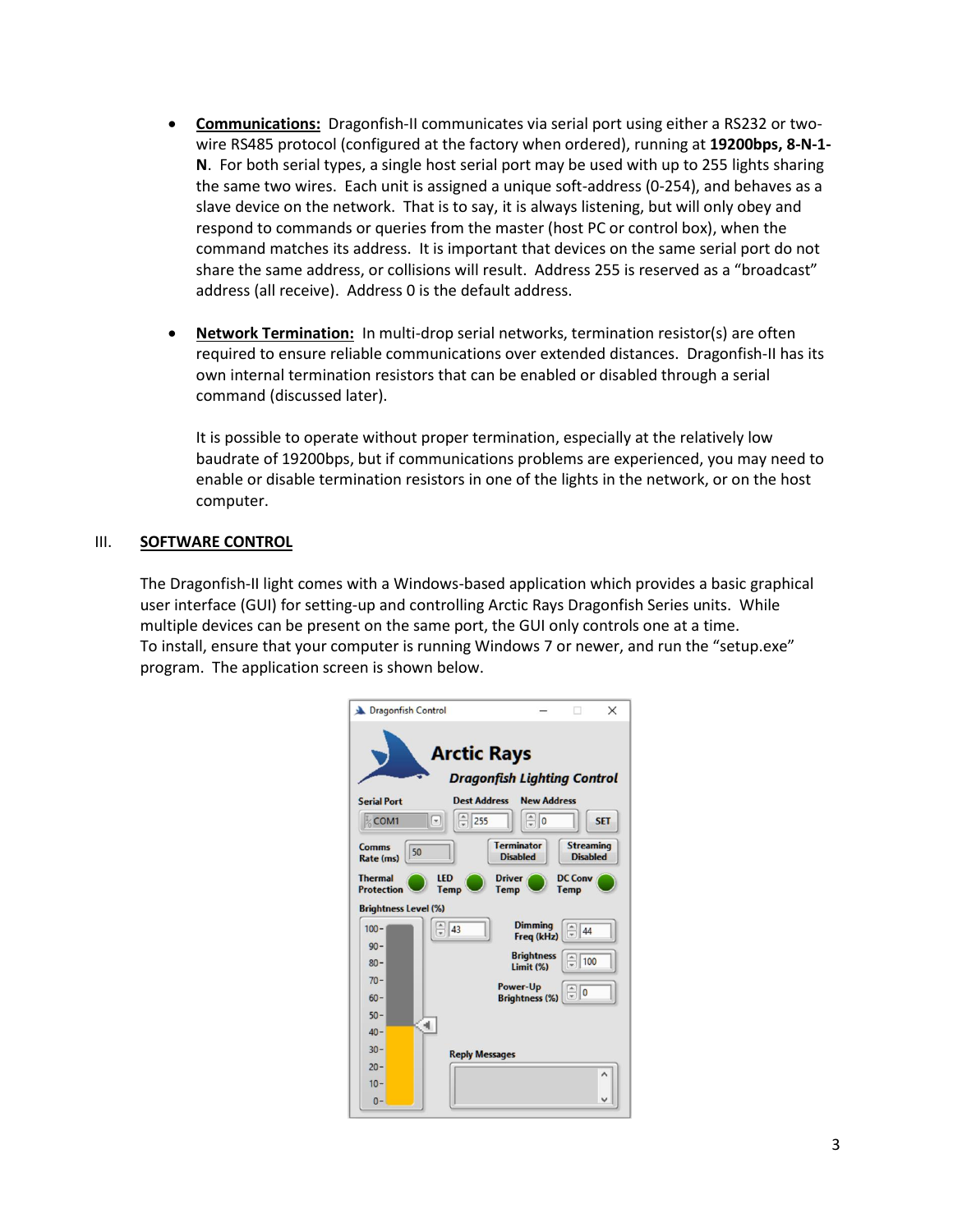**Communications Settings:** Before attempting to communicate with the DF2, verify the serial port and destination address for the unit you are trying to communicate with are correct. Address "255" is considered "broadcast" and will be answered by all devices. Use address 255 when setting up a new unit, or when only one unit is connected to the port and you are unsure of its address. Address 0 is default.

To change the address of a unit, set the "New Address" field, verify that the destination address is correct, and press the "SET" button.

To enable/disable the serial termination resistor, toggle the "Terminator" button. Its color and text will indicate the current state of the resistor (GREEN = enabled). Terminators are disabled by default.

To enable/disable continuous output of status data, toggle the "Streaming" button. Its color and text will indicate the current state of the resistor (GREEN = enabled). Streaming is disabled by default.

Device address, streaming, and termination settings are stored in non-volatile memory and retained after power cycle.

- **Brightness Slider:** The brightness level of the DF2 light can be changed using the slider or numeric control field, from 0-100%. This setting is NOT retained after power cycle.
- **Fault Indicators:** There are several green/red indicators which show over-temperature faults and the status of the internal thermal self-protection feature. If an over-temperature indicator displays RED, the DF2 light will not operate, and its diagnostic LED will be lit.
- **Dimming Frequency:** This sets the PWM frequency used for LED light dimming. Default is 44kHz. This setting is retained after power-cycle.
- **Brightness Limit:** This sets the maximum brightness level allowed by the DF2 light. Default is 100%. This setting is retained after power-cycle.
- **Power-Up Brightness:** This sets the brightness level used on power-up. Default is 0% (OFF). In the case where the DF2 is used without serial control, this parameter can be used to set the brightness level for ON/OFF operation. This setting is retained after power-cycle.
- **Reply String:** This field shows the text of the replies from the DF2 to commands issued by the GUI program, and any streaming messages.
- **Rate:** This field shows the DF2 communications update rate in milliseconds.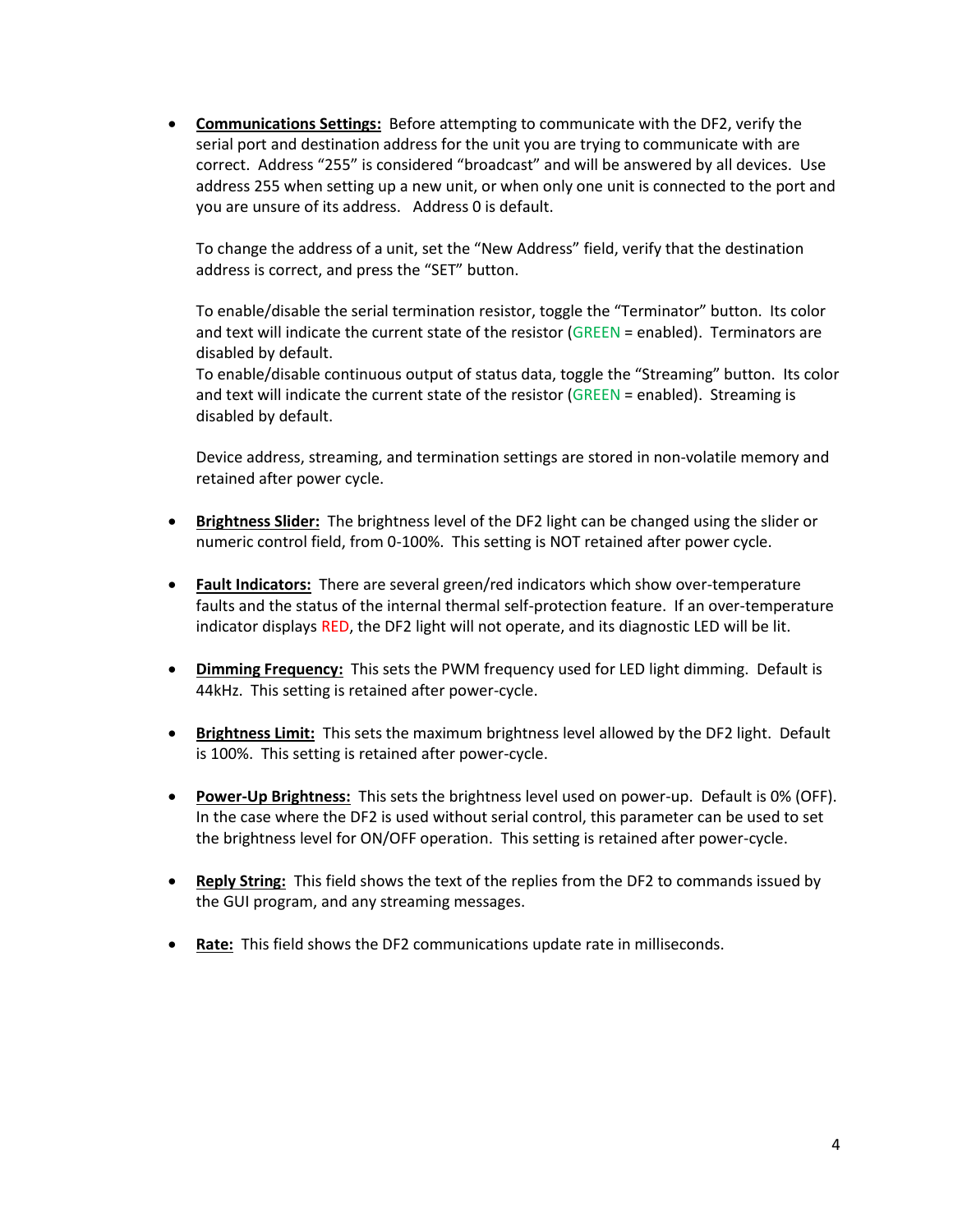# **IV. SERIAL COMMUNICATIONS PROTOCOL:**

The protocol explained below can be used for  $3<sup>rd</sup>$  party devices to communicate with and control Arctic Rays Dragonfish Series Lights. The DF2 communicates via multi-drop RS232 or half-duplex (two-wire) RS485, at *19200bps, 8-N-1-N*. All DF2s are considered "slave" devices. This is to say, they will not obey or reply to any commands from the master (host computer or controller) unless they are properly addressed.

All commands are sent as ASCII text, begin with the '\$' (0x24) character, and should be terminated by a line feed <LF> (0x0A). The command format is a comma-delimited string:

# **"\$Address,Cmd,Param1,…ParamN<LF>"**

Where "Address" is the destination address, "Cmd" is the command from the host, and "param1…N" are the command parameters (if needed). Normal addresses are 0-254 (default is 0). Address 255 is reserved as a "broadcast" address, and will be obeyed by all units on the port.

Normal replies are comma-delimited, begin with the '#' (0x23) character, followed by the address of its origin, the reply type, and the message content. No replies will be issued after broadcast commands. The format is as follows:

#### **"#Address,Type,Message<LF>"**

#### **COMMAND LIST:**

**"?": GET STATUS.** Return all current parameters.

*EXAMPLE COMMAND: "\$1,?<CRLF>" REPLY FORMAT: "#Address,?,Brightness,Flags<LF>"*

#### **Where the reply fields are…**

**"#":** This is a reply message. **"Address":** Address of the unit replying **"?**": The command type being replied to (status) **"Brightness":** Current brightness level (0-100%) **"Flags":** ASCII-encoded Hexadecimal value that indicates errors (0x00 = All OK).

> BIT ASSIGNMENTS: Bit 0: Thermal protection disabled Bit 1: LED array overtemp Bit 2: Driver circuit overtemp Bit 3: DC Converter overtemp

**"s": SETTINGS.** The settings command returns all stored settings as follows:

*EXAMPLE COMMAND: "\$1,s<LF>" REPLY FORMAT: "#Address,S,Term,Start,Lim,Freq<LF>"*

**Where the reply fields are…**

**"#":** This is a reply message.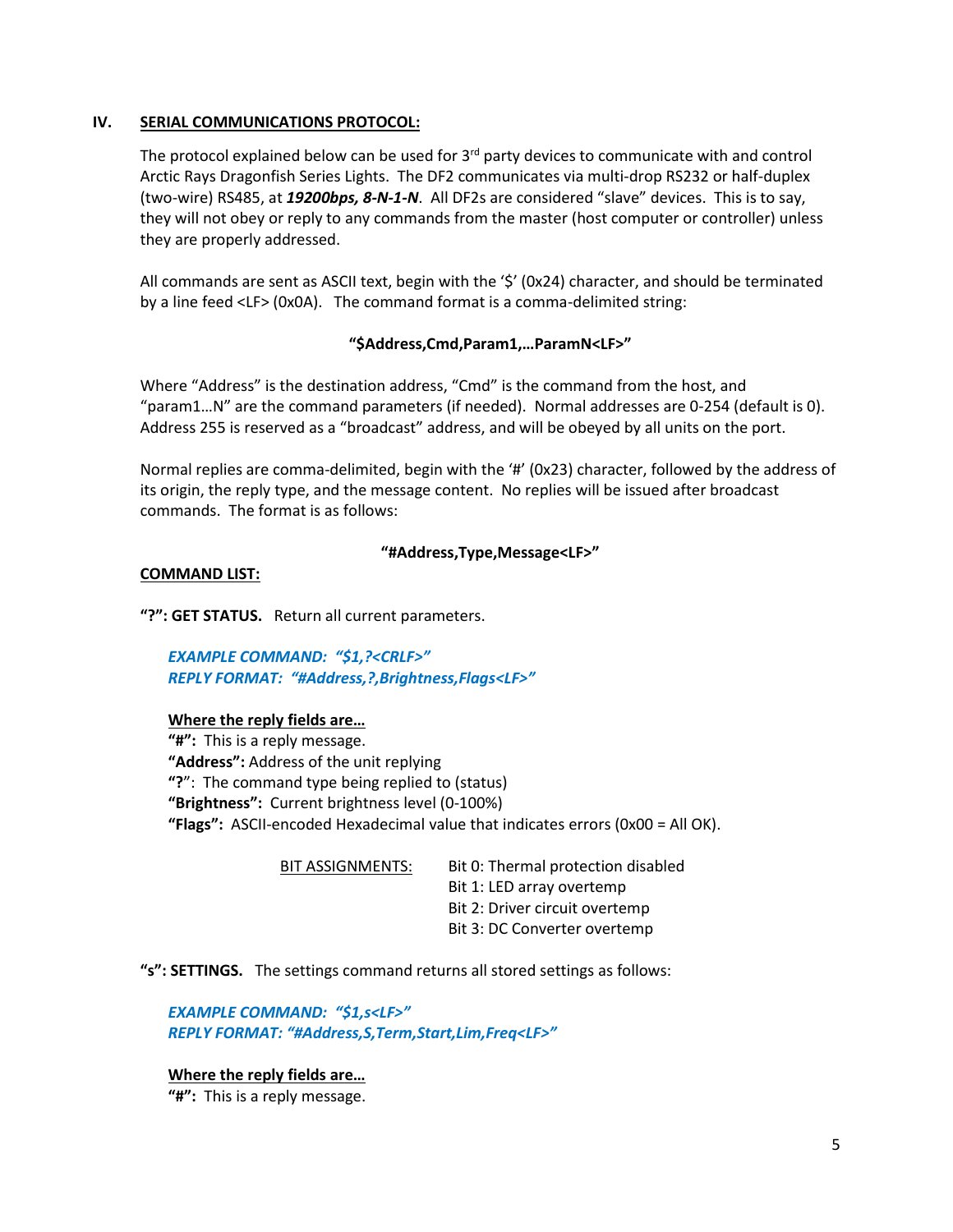**"Address":** address of the unit replying **"S**": The message type (settings) **"Term":** State of the serial termination resistor (0=disabled, 1=enabled) **"Start":** Start-up brightness level (0-100%) **"Lim":** Brightness limit (0-100%) **"Freq":** PWM Dimming Frequency (kHz)

**"b": SET BRIGHTNESS.** This command sets the brightness level of the torch light from 0-100% (off to max). The second parameter tells the light to store the setting as the new power-up brightness or not (1=save, 0=do not save). Reply is a status (?) message.

# *EXAMPLE COMMAND: "\$1,b,65,0<CRLF>"*

**"p": SET POWER-UP BRIGHTNESS.** Sets the desired power-up brightness level (default is 0 = off). This allows the light to operate at a fixed setting whenever it is powered-up, without any further serial commands. The setting is saved in non-volatile memory for preservation after power-cycle. Reply is a settings (S) message.

#### *EXAMPLE COMMAND: "\$1,p,35<CRLF>"*

**"l": SET BRIGHTNESS LIMIT.** Sets a brightness limit to ensure that a user command or power-up setting can never exceed a specified power draw (default is 100 = no limit). The setting is saved in non-volatile memory for preservation after power-cycle. Reply is a settings (S) message.

# *EXAMPLE COMMAND: "\$1,l,85<CRLF>"*

**"f": SET DIMMING FREQUENCY.** Sets the LED PWM dimming frequency, from 20-50 kHz (default is 44kHz). The setting is saved in non-volatile memory for preservation after power-cycle. Reply is a settings (S) message.

# *EXAMPLE COMMAND: "\$1,f,44<CRLF>"*

**"c": SET CONTINUOUS OUTPUT.** Enables or disables continuous output. If enabled, the DF2 light will continuously transmit status messages at a rate of 1Hz. Other commands can be issued anytime while the unit is streaming. Setting is saved in non-volatile memory for preservation after powercycle. Streaming will automatically begin on power-up. Follow command with a single parameter: 0=disable or 1=enable. Streaming is disabled by default. This command issues no reply, but status (?) messages will begin immediately after reception.

#### *EXAMPLE COMMAND: "\$1,c,0<CRLF>"*

**"v": GET VERSION.** Displays device and firmware version information.

*EXAMPLE COMMAND: "\$1,v<CRLF>" EXAMPLE REPLY: "#1,v,Arctic Rays Dragonfish-II. FW:v1.4 Mar 02 2020 12:01:04 L.Frey"*